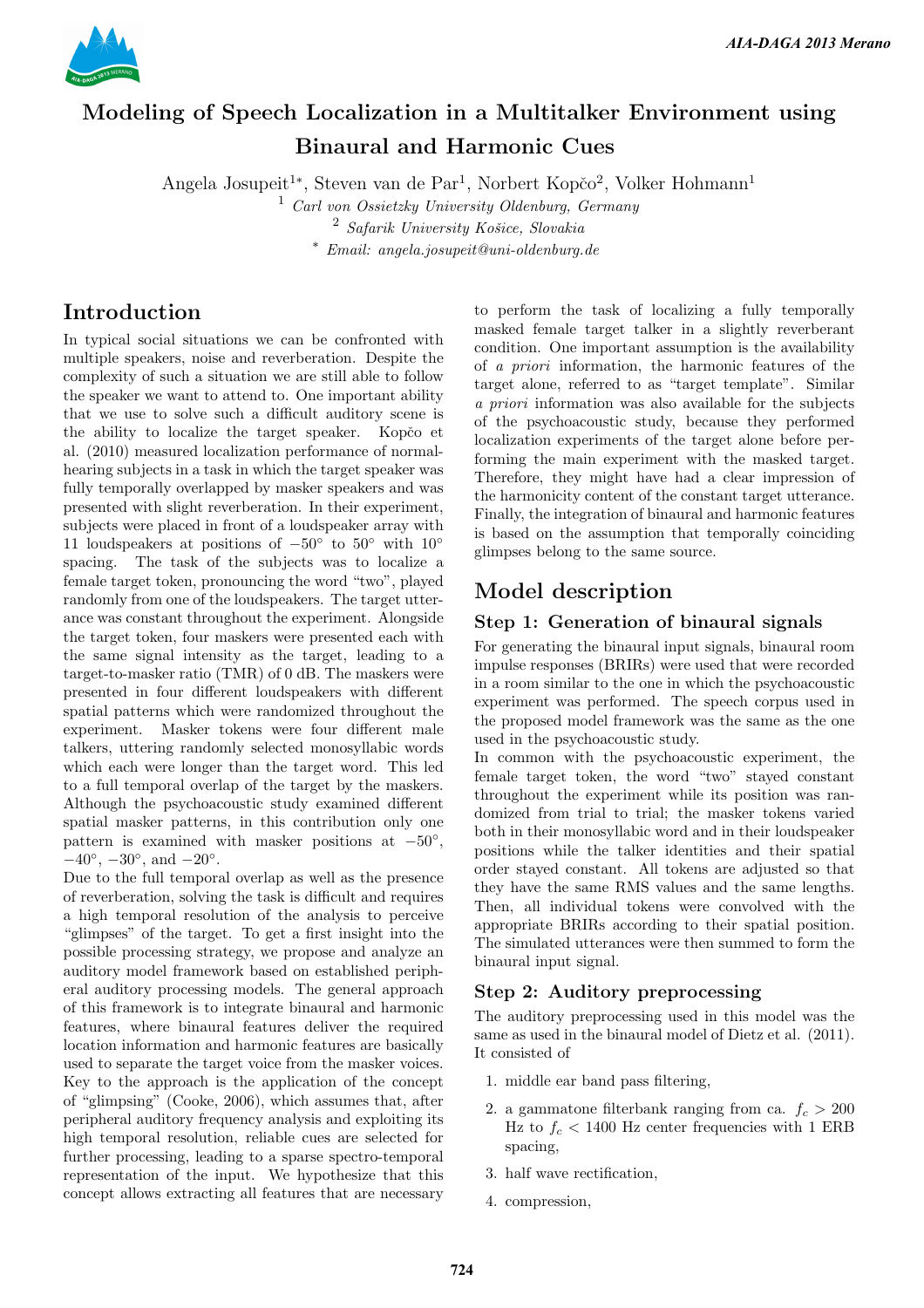5. only for harmonicity model: low pass filtering with 770 Hz cutoff frequency

#### Step 3: Binaural feature extraction

For the binaural feature extraction, the binaural model of Dietz et al. (2011) was used which uses the auditory preprocessing as described in step 2. The outputs of this auditory preprocessing stage are processed through a fine structure filter (gammatone filter with center frequency equal to the center frequency  $f_c$  of the respective frequency band). The modulation filters as described in Dietz et al. (2011) were not taken into account here.

For each fine structure output, the instantaneous interaural phase difference  $IPD(n)$  as a function of timen is calculated. This IPD signal is smoothed using a low pass filter with a relatively short time constant of  $\tau_{f_c} = \frac{2.5}{f_c}$ (e.g. for  $f_c = 1000$  Hz:  $\tau_{1000Hz} = 2.5$  ms).

To determine the reliability of the extracted IPDs, the stability of IPD values over a short time window is investigated. The measure for this stability is referred to as "interaural vector strength" (IVS). If the IVS is high, the extracted IPDs are considered to be reliable, i.e. these IPDs are "glimpses". Azimuth glimpses  $\alpha(n)$  are calculated using the instantaneous frequency of the signal, a lookup table providing a function  $ITD(\alpha)$ , and the interaural level differences  $\text{ILD}(n)$  to avoid the ambiguities that occur in ITD-to- $\alpha$  mapping.

After the binaural model processing, the extracted azimuth features were sampled down to a sampling frequency of  $fs = 1000$  Hz. This step is not included in the original binaural model.

The extracted localization glimpses of all frequency bands are shown in the left panel of Fig. 2. In this plot, only the selected glimpses (as described in step 6) are highlighted in different colors, each presenting one frequency band (center frequencies  $f_c$  in Hz are identified in the legend on top of the figure). The glimpses that were not selected are shown in gray color independent of the frequency band.

#### Step 4: Harmonic feature extraction

The extraction of harmonic features is based on a method described by Hohmann (2006) and further developed by Ewert et al. (2013). It is performed on the auditory preprocessed signals of the "better ear". For each output channel, the normalized synchrogram  $S(n, P)$  is calculated. Each point of this synchrogram identifies the proportion of a harmonic signal with the period P compared to the total signal energy of the investigated time window at time n. A value of  $S(n', P') = 1$  would mean that at the time  $n'$  the harmonic signal with the period  $P'$  can explain all the signal energy we observe, i.e. it is the only component in the signal. Therefore, high values of  $S(n, P)$  are considered as robust and form the basis of glimpse selection which is done in two steps for each time step n:

1. The highest peak value of the signal must exceed 0.9. Thus, it is made sure that the signal has enough harmonic content. If this requirement is not fulfilled, no glimpse is generated at time n.

2. If the first requirement is fulfilled, all peaks are selected that exceed the value of 0.8. In doing so, we extract the fundamental period P0 and multiples of the fundamental period with a high probability. The output signal of the harmonic feature extraction stage is therefore referred to as  $nP0(n)$ .

The harmonic features  $nP0_{mult}(n)$  extracted from a typical multitalker signal appearing in this task are shown in Fig. 1 (blue dots) for the frequency band with the center frequency  $f_c = 414.2$  Hz.

#### Step 5: Target template

For the calculation of the target template, the harmonic features of all target configurations are extracted from presentations of the target alone (2 channels x 11 positions). The target template then consists of the set of harmonic glimpses appearing in all of these configurations. The target template  $nP0_{\text{tar}}(n)$  for the frequency band with  $f_c = 414.2$  Hz is shown in Fig. 1 (black dots).

### Step 6: Selection of target-related localization glimpses

For the selection of target-related localization glimpses, a pattern matching of the multitalker harmonic features  $nP0_{\text{mult}}(n)$  and the target template  $nP0_{\text{tar}}(n)$  is implemented. Both signals are shown in Fig. 1 for a sample simulation with the target at 30<sup>°</sup> and maskers at  $-50, -40, -30, \text{ and } -20^{\circ}$  (blue: multitalker harmonic features; black: target template). The harmonic glimpses for each time instance appear as several values  $nP0(n)$ , where the smallest value usually identifies the fundamental period and the higher values identify multiples of the fundamental period. For each time instance  $n$ it is determined if the two patterns match or not: The following requirements have to be applied:

- 1. Both signals  $nP0_{\text{mult}}(n)$  and  $nP0_{\text{tar}}(n)$  must not be empty at time n.
- 2. If both signals  $nP0_{mult}(n)$  and  $nP0_{tar}(n)$  have the same amount of values, all of these values have to coincide in a certain range, i.e. they must not differ by more than 0.12 ms each. In Fig. 1, this is for example the case for times of appr.  $0.21 - 0.25$  s.
- 3. If the signals  $P0_{\text{mult}}(n)$  and  $nP0_{\text{tar}}(n)$  have a different amount of values, all of the values of the shorter signal have to coincide with values of the longer signal. In Fig. 1, this is the case for times of appr.  $0.30 - 0.35$  s.

The time instances where these requirements are applied are identified as gray squares on the time axis of Fig. 1. It is assumed that at these times the target is the dominant source in the multitalker mixture in this particular frequency band.

Finally, the localization glimpses appearing at time instances that the pattern matching procedure identified as target-dominated are selected. The procedure described here is done for each frequency band. The hereby selected localization glimpses are shown in Fig. 2, left panel, as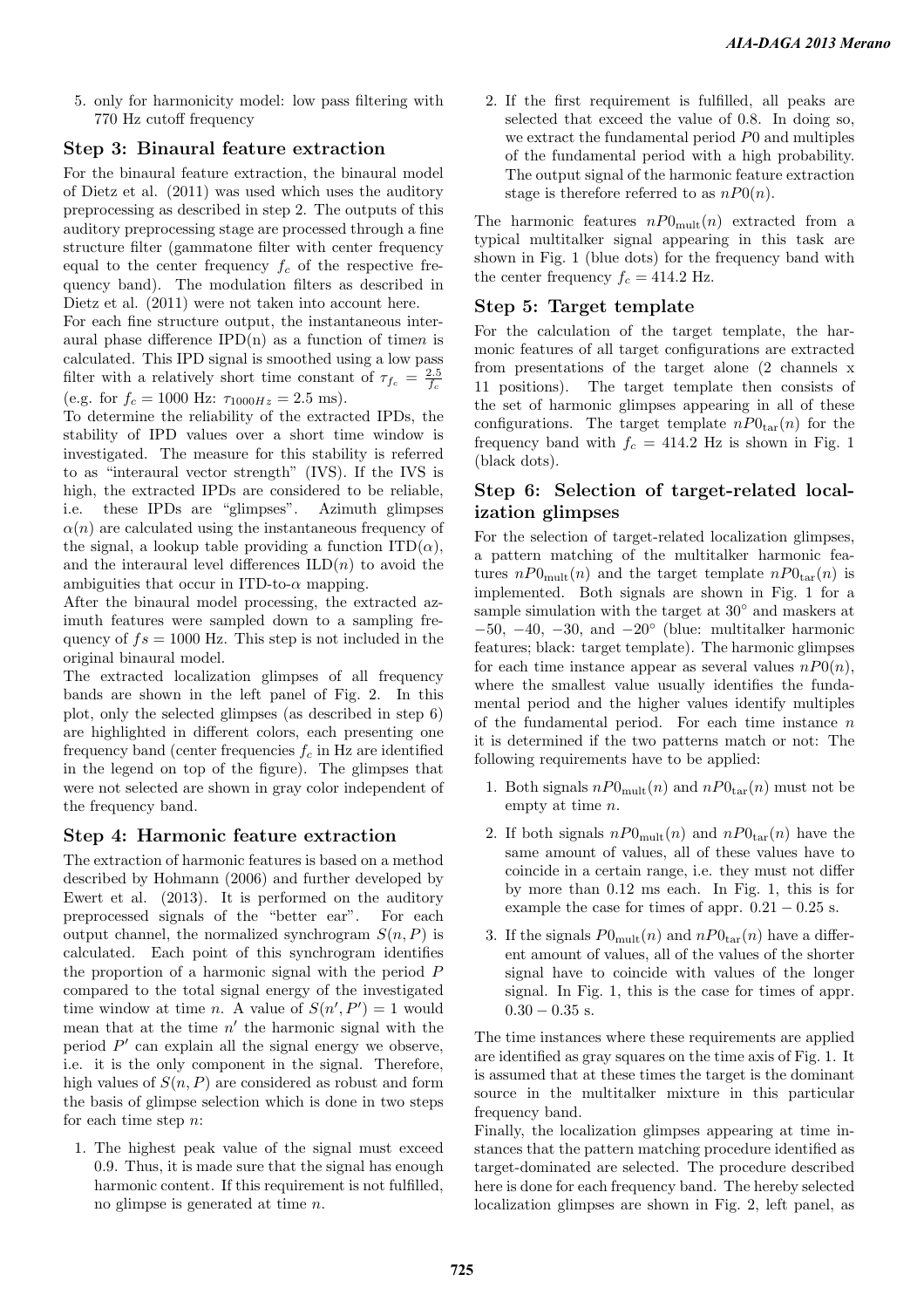

Figure 1: Harmonic features of the multitalker signal  $nP_{\text{mult}}(n)$  (blue) and the target template  $nP_{\text{tar}}(n)$  (black) for the frequency band with center frequency  $f_c = 414.2$  Hz. Gray squares on the time axis identify time instances where the two patterns match. It is assumed that at these time instances the target is the dominant source in the multitalker mixture.

highlighted colored glimpses. Different colors identify different frequency bands.

#### Step 7: Target location estimation

The first step in estimating the target location is the gaussian-kernel-based estimation of the probability density function  $p_{\text{sel}}(\alpha)$  across all localization glimpses selected as target-related by the harmonic pattern matching procedure described in step 6. This function is shown by the black curve in the right panel of Fig. 2. If the selection of target related glimpses would have been perfect we would observe a maximum of this function at the target location. However, the selection process generally is not perfect, so a considerable amount of selected glimpses coincide with the masker locations, leading to a maximum of  $p_{\text{sel}}(\alpha)$  at the masker locations in many cases. To reduce the dominance of masker locations on the distribution, the probability density function  $p_{\text{sel}}(\alpha)$  is divided by the probability density function  $p_{\text{nsel}}(\alpha)$  of all not selected glimpses. To be able to vary the contribution of both functions, an exponent  $\epsilon$  is added to the formula:

$$
p(\alpha) = \frac{p_{\text{sel}}^{\epsilon}(\alpha)}{p_{\text{nsel}}(\alpha)}\tag{1}
$$

This function, using a value of  $\epsilon \approx 1.8$ , is shown as a red curve in the right panel of Fig. 2. To avoid an overestimation at peripheral azimuth angles, this function is lowered for angles exceeding 60◦ . The blue curve in the right panel of Fig. 2 shows the resulting distribution  $p_w(\alpha)$ . The maximum position of this distribution is selected as the final target location.

### Results and discussion

The results of ten model runs for each target location is shown in Fig. 3 for the masker locations  $[-50^{\circ}$ 



Figure 2: Left panel: Output of the localization model for a multitalker input signal for all frequency bands used in the analysis (center frequencies in Hz identified in the top legend). The horizontal black lines identify target (solid) and masker (dashed) locations. Glimpses selected by the harmonic pattern matching procedure are highlighted in color; not-selected glimpses are shown as small gray dots. Right panel: Different distributions as basis for selecting the target location (identified by the star symbol). The black curve is the probability density function (pdf)  $p_{\text{sel}}(\alpha)$ calculated over all selected glimpses. The red curve is the same function raisd to the  $\epsilon$ -th power, divided by the pdf of all not selected glimpses:  $p(\alpha) = \frac{p_{\text{sel}}^{\epsilon}(\alpha)}{p_{\text{nsel}}(\alpha)}$ . The blue curve is the same function as  $p(\alpha)$ , but with application of a function decay at high values of  $\alpha$ , leading to the weighted function  $p_w(\alpha)$ . Target locations are extracted as the position of the maximum of the function  $p_w(\alpha)$ .

 $-40° -30° -20°$  as magenta circles. Results from the psychoacoustic experiment are also shown in this figure identified by black crosses. The model data for each location vary due to different masker utterances.

For on-masker positions, the localization ability of the model is similar to that of the subjects. This is due to the fact that the target location distribution is part of the masker location distribution in these trials. Therefore, it does not matter if masker-related glimpses are accidentally selected as target-related. Good localization ability is also observed up to target locations of 20◦ , and for a target location of  $40°$  where only one of the ten simulations produced a large error.

Variations between model and subjects data can be explained by the fact that BRIRs of a different room were used for the simulations. Also the measurement procedure in the psychoacoustic task, head tracking, could lead to the slightly different values, especially to higher variances in the subjects data. Finally, also intersubject differences exist for which the model framework does not account for.

For a target location of 30◦ only four runs, and for 50◦ only two runs can be considered as successful. At these positions, probably too many glimpses at masker locations are selected as target-related. The contribution of these incorrectly selected glimpses is even so high that the reduction of masker dominance as formulated in Eq. 1 does not yield suitable results.